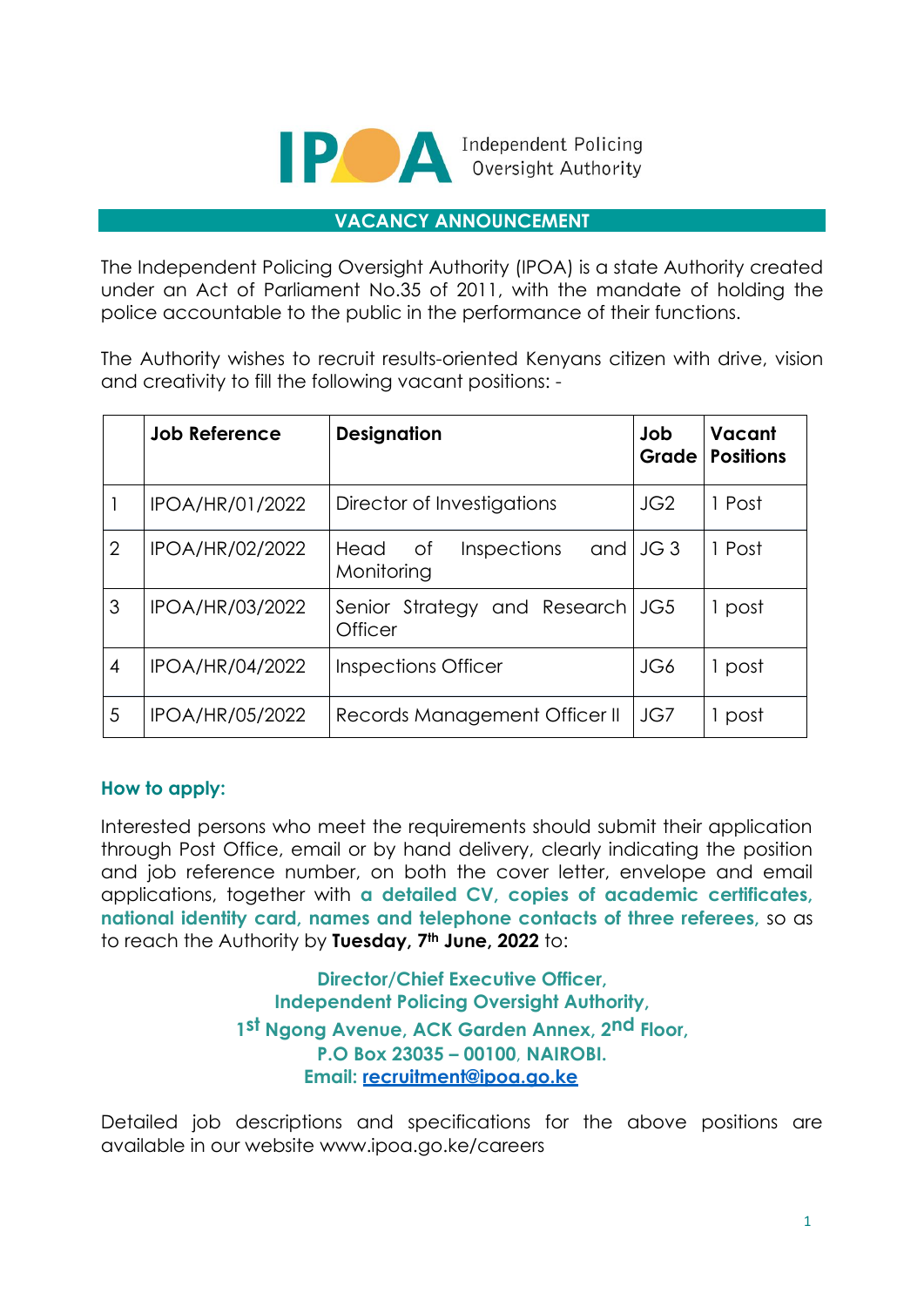IPOA is an equal opportunity employer and shall not in its recruitment discriminate on the basis of race, religion, colour, ethnic origin, political affiliation, sex or sexual orientation, pregnancy, marital status, disability, health or social status. Canvassing will lead to automatic disqualification.

## *IPOA does not engage any recruitment agencies and no medical examination is required before one attends an interview. IPOA does not charge a fee at any stage of the recruitment process (application, shortlisting or interview).*

Only shortlisted candidates will be contacted.

# **1. IPOA/HR/01/2022: DIRECTOR OF INVESTIGATIONS - JOB GRADE, IPOA 2, 1 POSITION (CONSOLIDATED SALARY KES.320,000 – 470,000)**

**Job Purpose:** To provide leadership and direction in investigations and forensic services in the Authority as provided and guided under Section 6, 7, 24 and 25 of the IPOA Act.

This is a performance based contract and may be renewed subject to satisfactory performance

**Reports to:** The Chief Executive officer.

**Direct reports:** Head of Investigations and Head of Rapid Response and Forensic **Services** 

## **Job Description**

## **Managerial responsibilities**

- 1) Oversee the development and implementation of policies, strategies, manuals, plans, procedures and standards pertaining to investigations and forensic services;
- 2) Oversee investigations into complaints related to offences committed by any member of the Service and recommendations made to the relevant authorities;
- 3) Oversee investigations of policing operations affecting members of the public;
- 4) Provide guidance on investigations, forensic and intelligencemanagement;
- 5) Establish controls for deployment and application of investigations and forensic tools, kits and equipment;
- 6) Spearhead the development and implementation of Directorate work plans, data, information, records and resources;
- 7) Oversee the review of patterns and trends of police misconduct;
- 8) Spearhead the taking over of ongoing internal investigations undertaken by the Internal Affairs Unit of the National Police Service;
- 9) Provide leadership, guidance, coaching and mentorship for the Directorate staff;
- 10)Oversee employee performance management and competency development in the Directorate.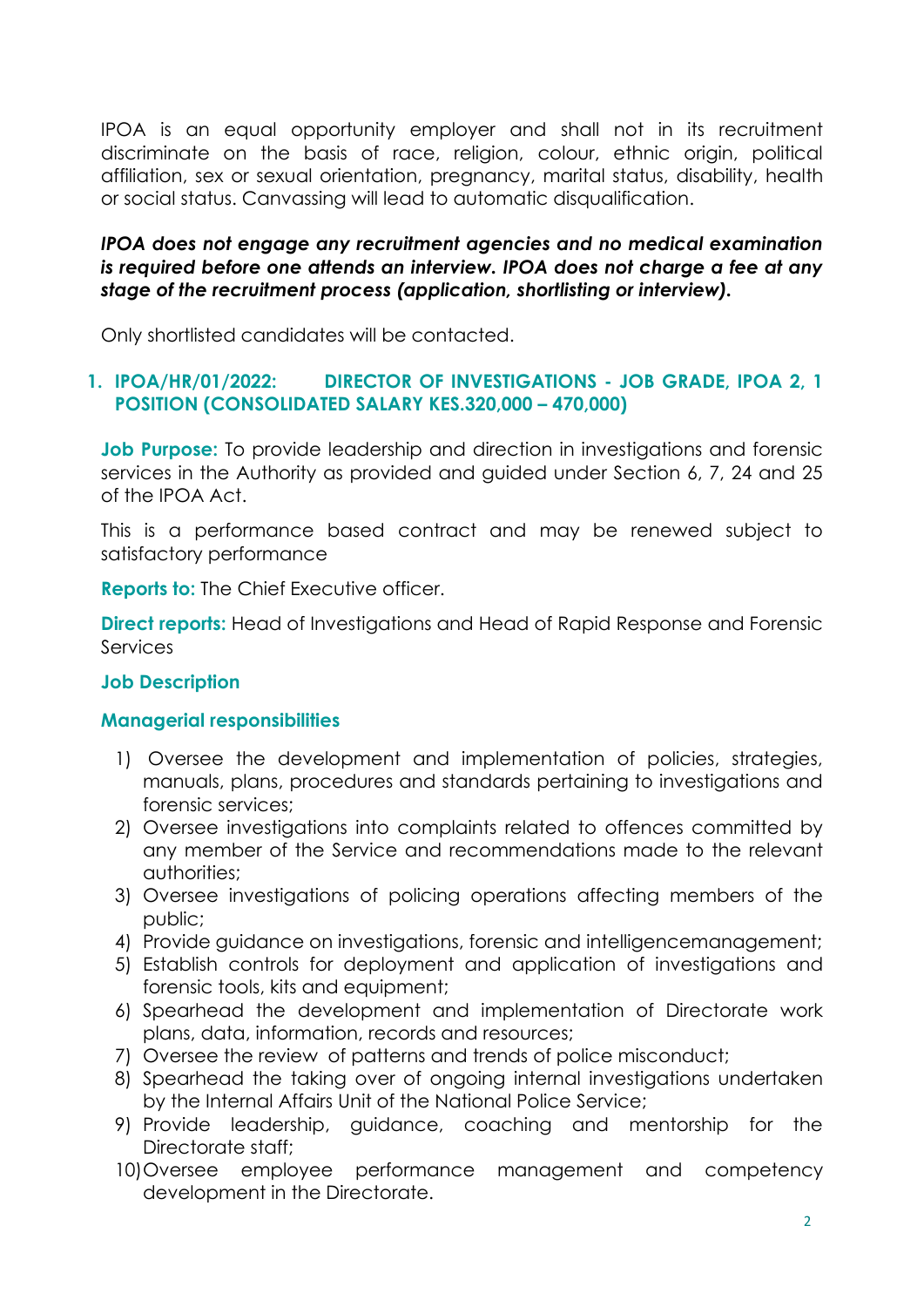## **Operational responsibilities**

- 1) Guide investigations and forensic operations;
- 2) Initiate strategic linkages with stakeholders in relation to investigations, forensic and intelligence operations;
- 3) Provide liaison with other Directorate's on matter related to investigations, forensic and intelligence;
- 4) Guide on categorization and prioritization of cases for investigations;
- 5) Coordinate provision of working tools and equipment for the Directorate;
- 6) Provide secretariat services to the Board Technical Committee;
- 7) Provide advice on investigations, forensic and intelligence operations to the Management and the Board;
- 8) Guide on redress of operational risks and audit processes for purposes of effective delivery of the Directorate mandate;
- 9) Review and recommend Directorate operational work plans for approval;
- 10)Review and approve Directorate reports;
- 11)Review Directorate data, information, records, files and processes for quality assurance;
- 12)Coordinate the review of patterns and trends of police misconduct realted to investigations;
- 13)Identify and document gaps in processes and systems, and recommend corrective action;
- 14)Review and approve Directorate annual budget, work plan and procurement plan;
- 15)Coordinate and chair the Directorate meetings;
- 16)Supervise and appraise direct reports and identify training needs.

# **Job Specifications**

For appointment at this position, a candidate must have: -

- (i) A Master's degree in Forensic Science, Criminal Justice, Criminology, Law, Social Sciences, Military/ Police Science or equivalent qualifications from a recognized institution.
- (ii) Bachelor's degree in any of the following disciplines: forensic science, criminal justice, criminology, law, social sciences or equivalent qualifications from a recognized institution;
- (iii) Served for a minimum period of three (3) years in the grade of either Head-Investigations, Head-Rapid Response and Forensic Services at IPOA or in a comparable and relevant position for a period of fifteen (15) years, five (5) of which must have been in a Senior Management level in the Public Service or Private Sector.
- (iv)Certificate in either Corporate Governance or Strategic Leadership Development Programme from a recognized institution;
- (v) Registered with a relevant Professional Body where applicable;
- (vi)Certificate in computer application.
- (vii) Demonstrated integrity, professional competence and ability in planning and controlling Investigations activities.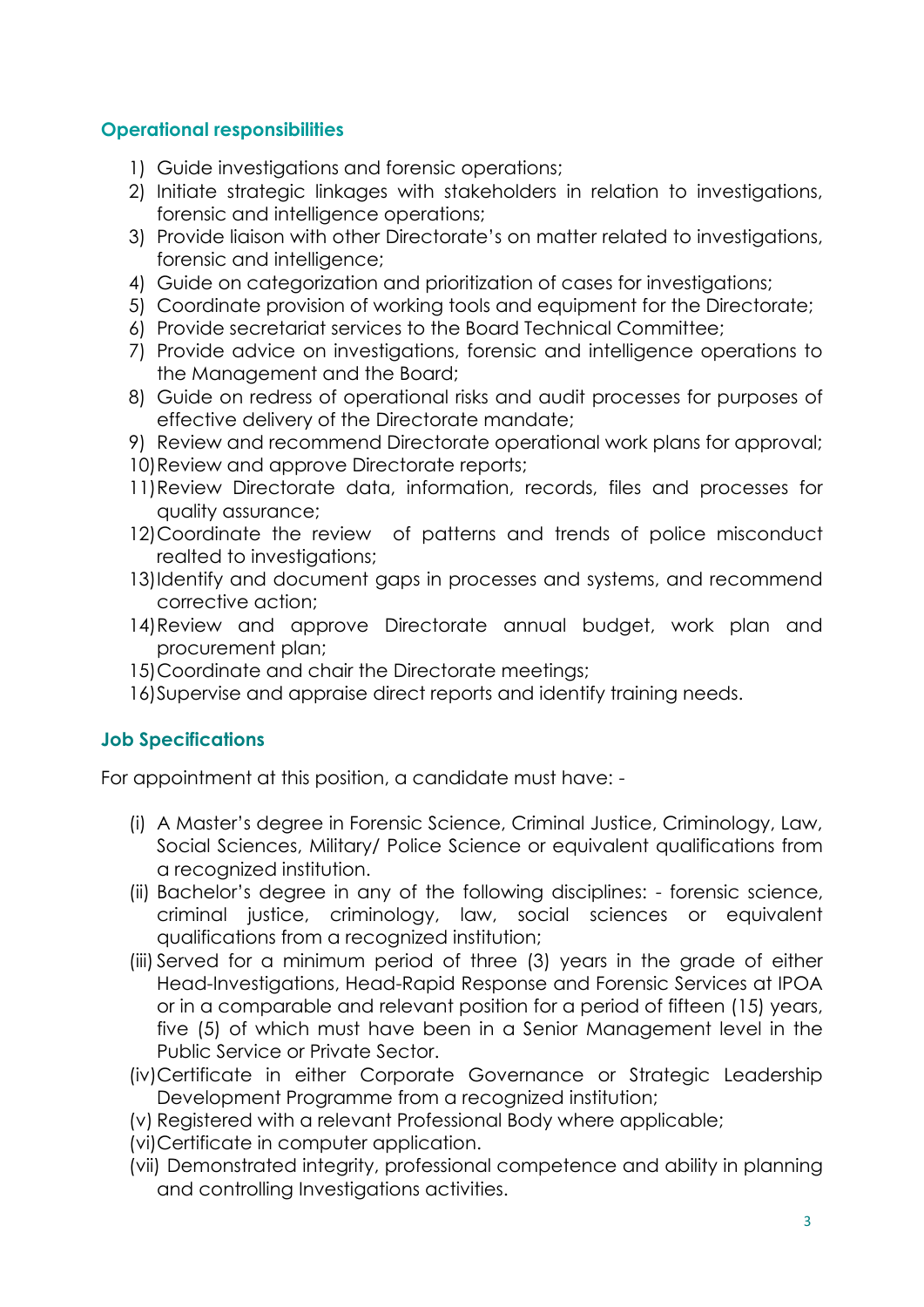## **Required behavioral and functional skills:**

- Transparency and accountability
- Ethics and Integrity
- Team player
- Creativity and innovation.
- Resilience.
- Strategic Leadership Skills
- Financial Management Skills
- Investigations Management Skills
- Organization and Planning Skills
- Dispute Resolution Skills
- Decision Making Skills
- Analytical Skills

# **2. IPOA/HR/02/2021: HEAD OF INSPECTIONS AND MONITORING - JOB GRADE, IPOA 3, 1 POSITION (CONSOLIDATED SALARY KES. 236,000 – 351,000)**

**Job Purpose:** To coordinate inspections of Police premises and detention facilities under the control of the National Police Service and monitoring of policing operations affecting members of the public as per Sec. 6(c) and (e) of the IPOA Act.

This is a performance based contract and may be renewed subject to satisfactory performance

**Reports to:** The Director of Inspections, Research and Monitoring.

**Direct reports:** Principal Inspections Officer, Senior Inspections Officer, Principal Monitoring Officers, Senior Monitoring Officers

## **Job Description**

## **Managerial responsibility**

- 1) Coordinate development and implementation of policies, strategies, manuals, plans, procedures and standards pertaining to Inspections and monitoring services;
- 2) Coordinate monitoring of policing operations affecting members of the public including the Internal Affairs Unit of the Service;
- 3) Develop controls for deployment and application of inspections and monitoring tools and equipment;
- 4) Manage development and implementation of inspections and monitoring work plans, data, information, records and resources;
- 5) Coordinate development of Inspections and monitoring concepts to professionalize police service;
- 6) Coordinate handling and resolution of complaints referred to the Directorate for inspections and monitoring;
- 7) Guide, coach and mentor the inspections and monitoring officers;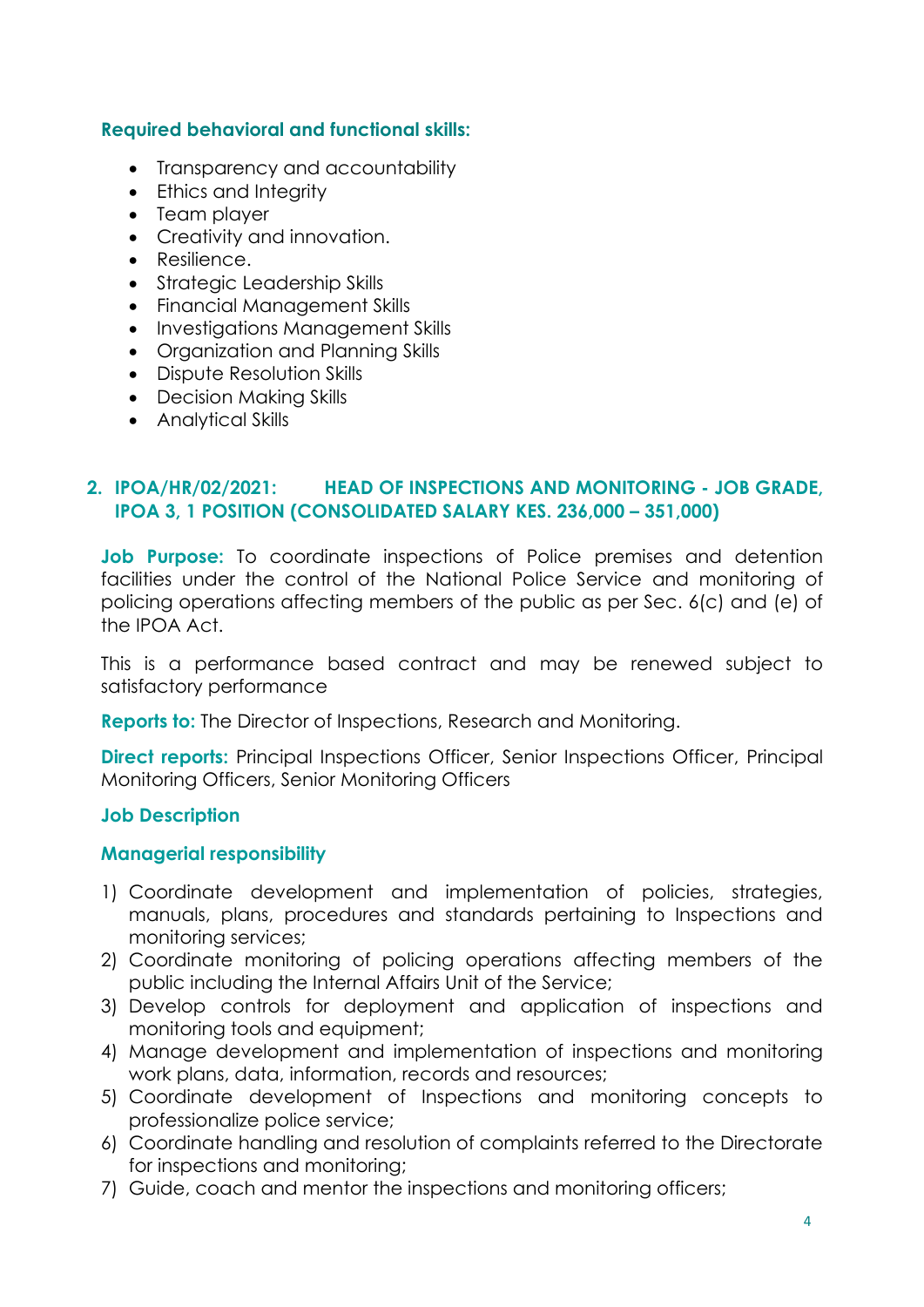8) Coordinate employee performance management and competency development plans in the department.

# **Operational responsibility**

- 1) Provide leadership to the inspections and monitoring officers;
- 2) Gather, analyze and disseminate intelligence on the inspections and monitoring operations;
- 3) Provide working tools and equipment for the depatment;
- 4) Liaise with other technical operations on inspections and monitoring function;
- 5) Assess operational risks before deployment of officers in any inspections and monitoring activity;
- 6) Organize meetings to discuss on Inspections and monitoring approaches, tools, assignments and reports;
- 7) Appraise procurement requisitions for effective departmental operations;
- 8) Advice on inspections and monitoring issues to the Management;
- 9) Initiate redress of operational risks and audit processes for purposes of effective delivery of the departments mandate;
- 10)Review and forward departmental operational work plans for approval;
- 11)Review and forward Inspections and monitoring reports;
- 12)Review monitoring data, information, files, records and processes for quality assurance;
- 13)Review and forward departmental annual budget, workplan and procurement plan;
- 14)Supervise and appraise direct reports

# **Profile:**

- a) Must be a citizen of Kenya.
- b) Meets the requirements of Chapter six of the Constitution of Kenya

# **Job Specifications**

For appointment at this position, a candidate must have: -

- (i) A Master's degree in either Public Administration, Criminal Justice, Social Sciences or equivalent qualifications from a recognized university.
- (ii) Bachelors in either of the following disciplines: Public Administration, Criminal Justice, Law, Social Sciences or equivalent qualifications from a recognized institution;
- (iii) Demonstrated professional competence served for a minimum period of three (3) years in the grade of Principal Inspection or Principal Monitoring Officer or eight (12) years in a comparable and relevant position in the Public Service, five (5) of which must have been in a Senior Management level in the Public Service or Private Sector
- (iv)Certificate in either Corporate Governance or Senior Management Course or equivalent qualification from a recognized institution.
- (v) Certificate in computer application;
- (vi)Registered with a relevant Professional Body where applicable.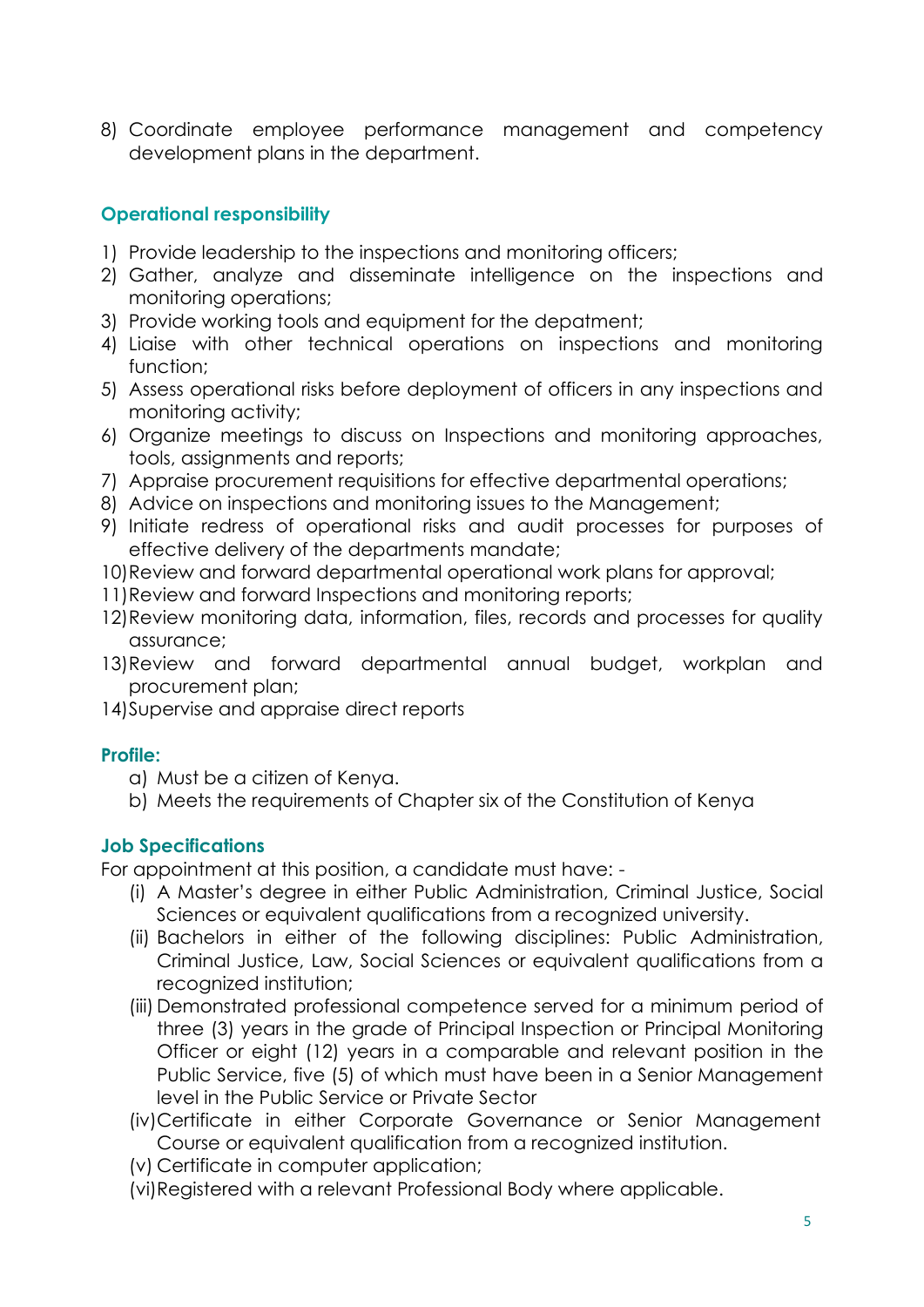## **Required functional and behavioral skills:**

- Human Rights Monitoring Skills
- Leadership Skills
- Financial Management Skills
- Planning Skills
- Decision Making Skills
- Interpersonal Skills
- Communication Skills
- Negotiation Skills
- Analytical Skills
- Report writing skills
- Transparency and accountability
- Ethics and Integrity
- Team player
- Creativity and innovation
- Resilience
- Independence

## **3. IPOA/HR/03/2022: SENIOR STRATEGY AND RESEARCH OFFICER, IPOA GRADE 5 (1 POSITION)- (CONSOLIDATED SALARY KES. 122,000-202,000)**

**Job Purpose:** Conduct research to generate new knowledge and evidencebased statistics to inform policy and decision making at the Authority and in the Policing Sector.

**Reports to:** Head of Inspections and Monitoring.

#### **Job Description**

#### **Managerial / Supervisory Responsibilities**

- 1) Assist in implementation of policies, strategies, manuals, plans, procedures and standards pertaining to strategy and research services;
- 2) Assist in strategy and research operations;
- 3) Assist in implementation of controls for deployment and application of strategy and research services;
- 4) Assist in development of strategy and research concepts to professionalize police service;
- 5) Coach and mentor strategy and research Officers;
- 6) Prepare team annual workplans, budgets and procurement plans

## **Operational Responsibilities**

- 1) Conduct research;
- 2) Prepare tools for the strategy and research function;
- 3) Identify procurement requirements for effective strategy and research operations;
- 4) Engage stakeholders to collect and corroborate research data and facts for informed recommendations;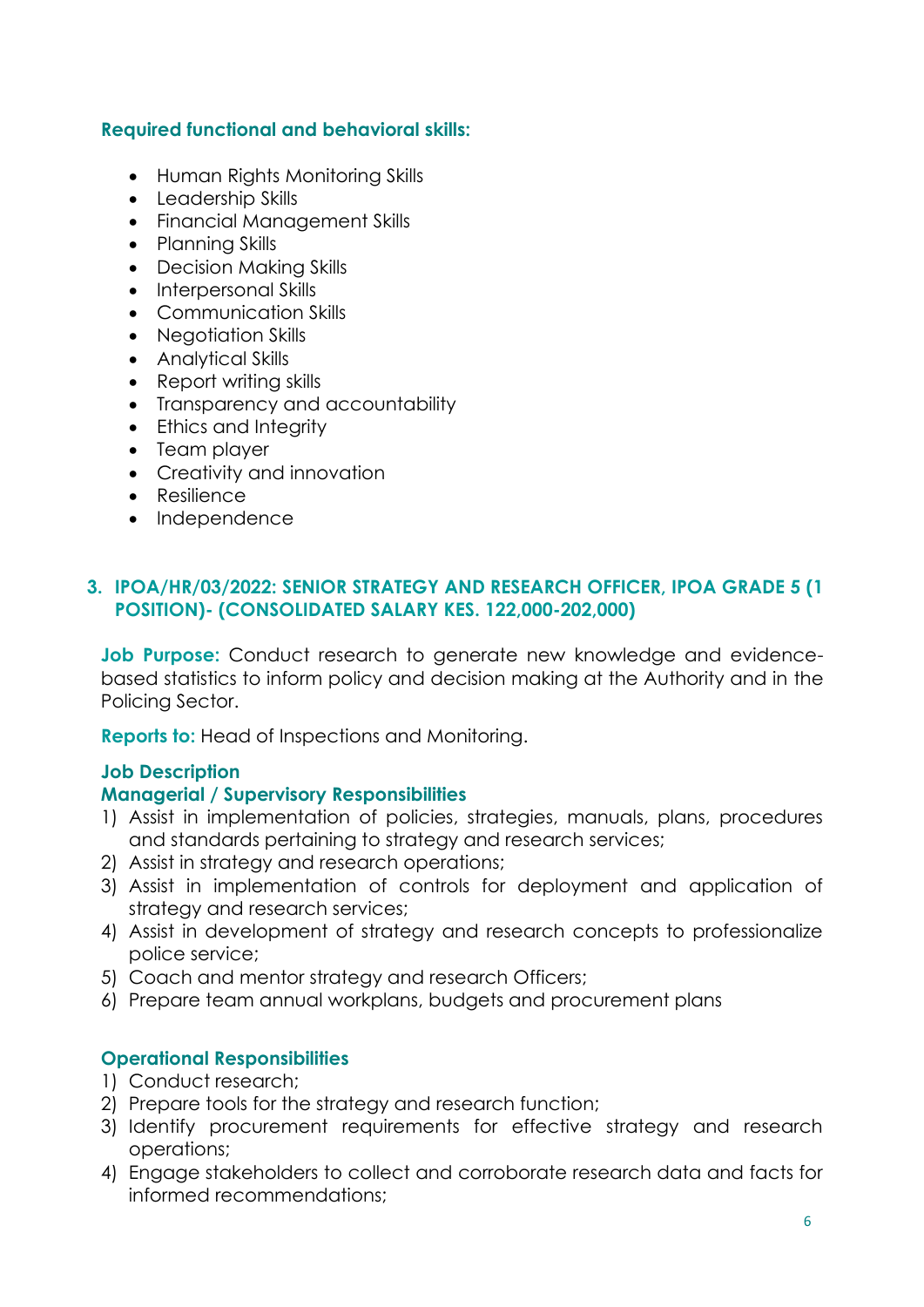- 5) Prepare concepts to inform strategy and research for the Authority;
- 6) Provide updates on strategy and research to the Principal Officer;
- 7) Track recommendations made by the Authority and update on their implementation status;
- 8) Prepare for dissemination forums on research findings and recommendations;
- 9) Prepare analysis on trends and patterns of reported police misconducts;
- 10)Prepare activity, monthly, quarterly, bi-annual performance and Annual reports for the Department;
- 11)Prepare quarterly and biannual performance review briefs for the Strategy and Research Department;
- 12)Implement strategy and research annual budget, workplan and procurement plan;
- 13)Appraise strategy and research officers and identify training needs;
- 14)Participate in meetings for the Department.

## **Profile:**

- c) Must be a citizen of Kenya.
- d) Meets the requirements of Chapter six of the Constitution of Kenya

# **Job Specifications**

For appointment at this position, a candidate must have: -

- (i) A Bachelor's degree in any of the following disciplines: Economics, Statistics, Social Sciences, Law, Business Management, Finance or its equivalent qualifications from a recognized institution.
- (ii) Served for a minimum period of three (3) years in the grade of Strategy and Research Officer or six (6) years in a comparable and relevant position in the Public Service or Private Sector.
- (iii) Certificate in Research/ Statistical packages/ Data analysis and management
- (iv)Certificate in computer application skills
- (v) Registered with a relevant professional body where applicable.

# **Required functional and behavioral skills:**

- Strategy Development and Research Skills
- Supervisory Skills
- Planning Skills
- Decision Making Skills
- Data analysis and Analytical skills
- Report writing skills
- Interpersonal Skills
- Communication Skills
- Negotiation Skills
- Transparency and accountability
- Ethics and Integrity
- Team player
- Creativity and innovation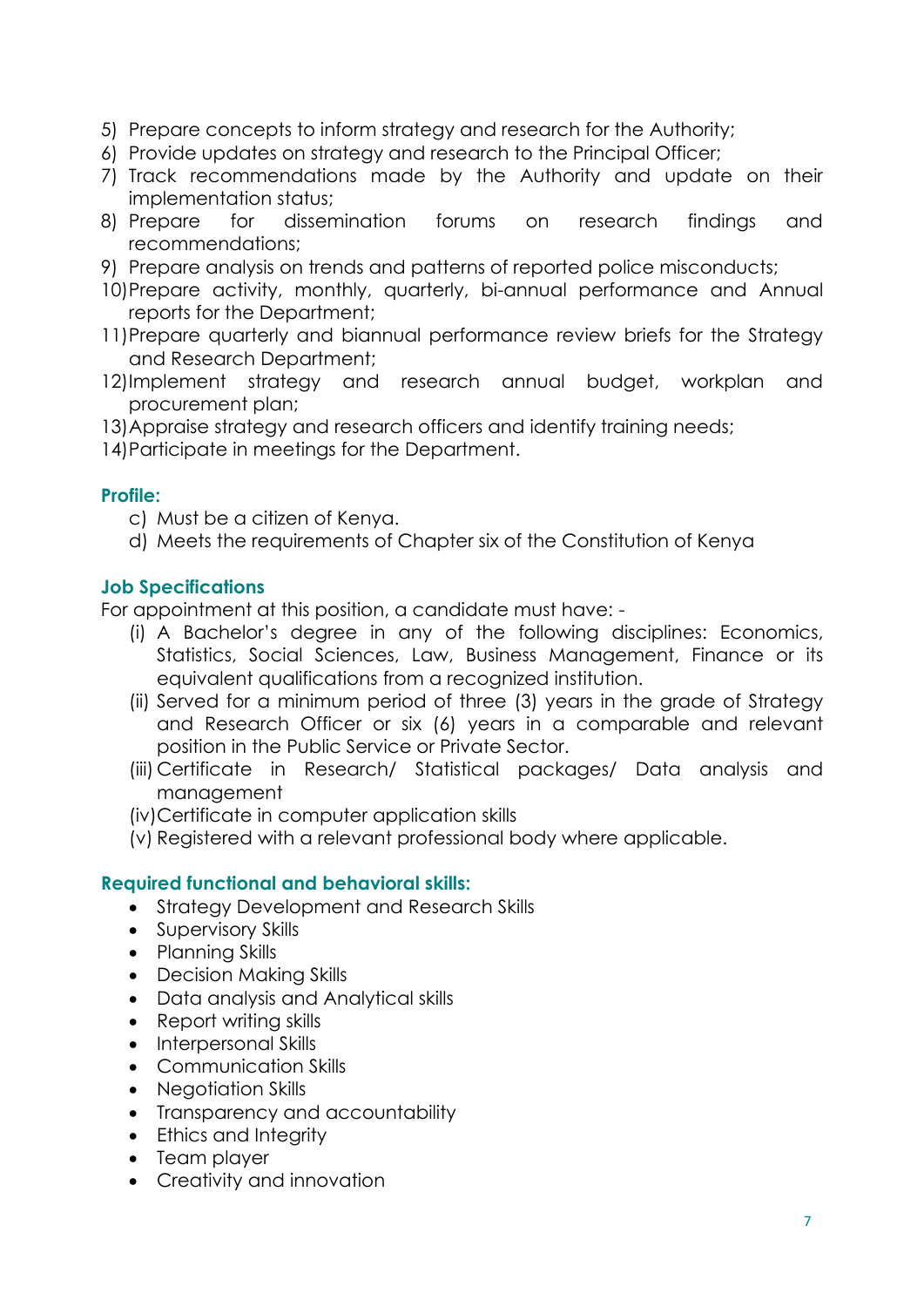- Resilience
- Independence

# **4. IPOA/HR/04/2022; INSPECTIONS OFFICER, JOB GRADE, IPOA 6 (1 POSITION) – (CONSOLIDATED SALARY KES. 90,000 – 130,000)**

**Job Purpose:** Assist in conducting of inspections of Police premises and detention facilities under the control of the National Police Service as per Sec. 6(e) of the IPOA Act.

**Reports to:** Senior Inspections Officer

## **Job Description**

Assists in: -

- 1) Inspection of police premises and detention facilities under the control of the National Police Service;
- 2) Undertaking rapid response action in case of any eventualities that demand for inspections of police premises;
- 3) Preparing inspections reports with recommendations;
- 4) Handling and resolving complaints referred to the Department for inspections;
- 5) Engaging stakeholders to corroborate facts and evidence for informed recommendations;
- 6) Gathering evidence during inspections to strengthen the Authority's investigations;
- 7) Preparing concepts to inform inspections for the Authority;
- 8) Providing updates on inspection of police premises to the Principal Inspections Officer;
- 9) Preparing activity, monthly, quarterly, bi-annual performance and Annual reports for the Department;
- 10)Preparing quarterly and biannual performance review briefs for the Inspections Department;
- 11)Appraising Inspections Officers and identify training needs;
- 12)Participate in meetings for the Department.
- 13)Coach and mentor volunteers and interns.

## **Profile:**

- a) Must be a citizen of Kenya.
- b) Meets the requirements of Chapter six of the Constitution of Kenya

## **Job Specifications**

For appointment at this position, a candidate must have: -

- (i) A Bachelor's Degree in Law, Public Administration, Criminology & Criminal Justice, Sociology, Political Science, Human Rights, Social Sciences, Military or Police degree or equivalent qualification from a recognized institution.
- (ii) Certificate in computer application skills.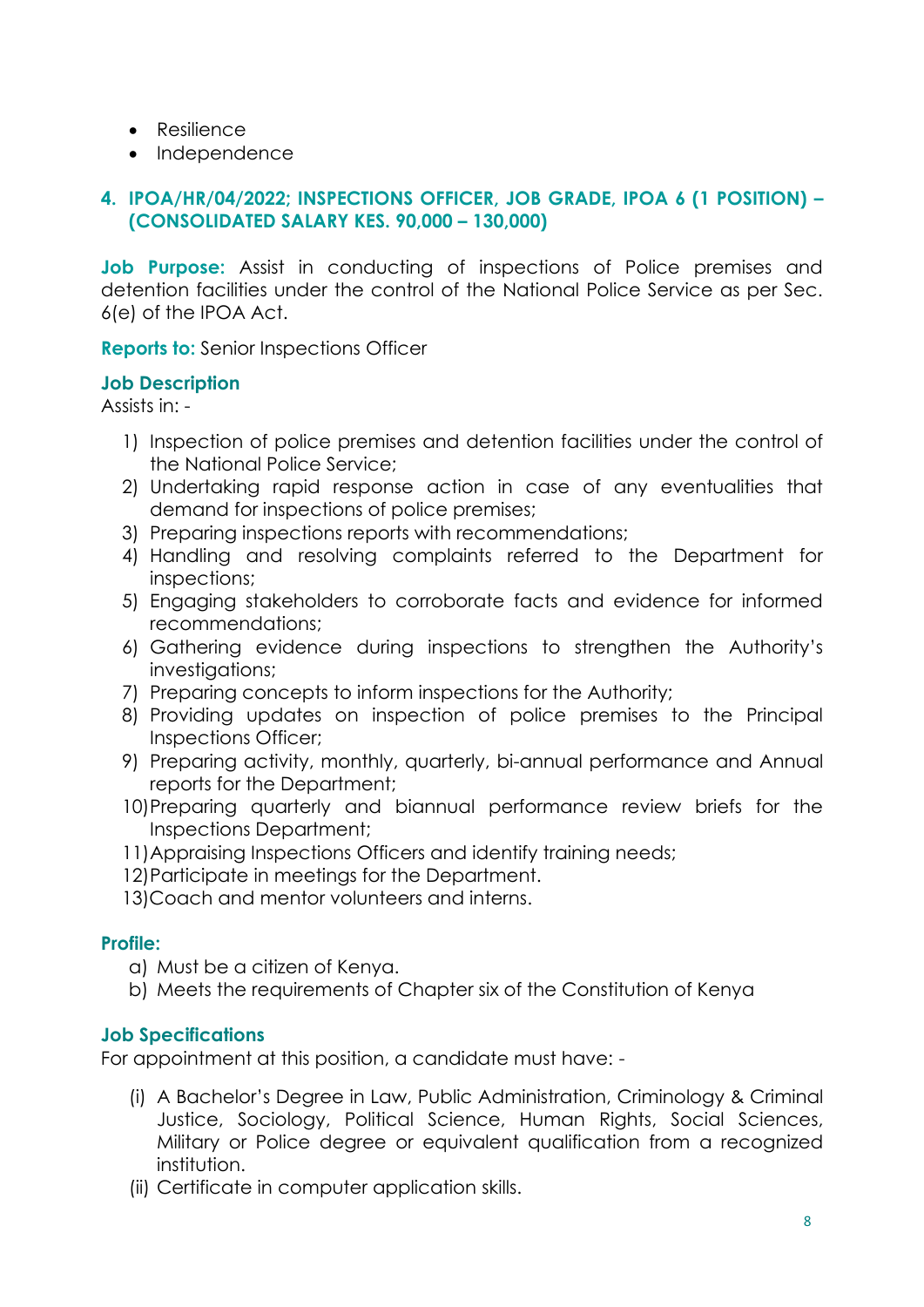## **Required functional and behavioral skills:**

- Inspection Skills
- Supervisory Skills
- Planning Skills
- Decision Making Skills
- Data analysis and Analytical skills
- Report writing skills
- Interpersonal Skills
- Communication Skills
- Negotiation Skills
- Transparency and accountability
- Ethics and Integrity
- Team player
- Creativity and innovation
- Resilience
- Independence

## **5. IPOA/HR/05/2022; RECORDS MANAGEMENT OFFICER II, JOB GRADE, IPOA 7 (1 POSITION) – (CONSOLIDATED SALARY KES. 64,500 – 97,500)**

**Job Purpose:** To conduct operations in the Authority's registry and ensure proper management of records and information.

**Reports to:** Records Management Officer I

## **Job Description**

- 1) Implement internal controls in records management.
- 2) Implement accountability structures and monitor performance in registries including regional offices.
- 3) Prepare monthly returns on postage and courier services.
- 4) Receive, register, distribute, store and dispatch all incoming and outgoing mails
- 5) Manage records for internal and external audits.
- 6) Conduct periodic compliance audits and surveys and determine obsolete records for disposal
- 7) Conduct periodic inspections of files to ensure correct placement, legibility, and proper condition of documents
- 8) Maintain an inventory of all Authority records to ensure effective retrieval of information
- 9) Supervise the general cleanliness of the registry and files
- 10)Conduct regular audits on records management activities
- 11)Maintain records, files and registers.

12)Guide, Coach and mentor records management officers

## **Profile:**

- c) Must be a citizen of Kenya.
- d) Meets the requirements of Chapter six of the Constitution of Kenya